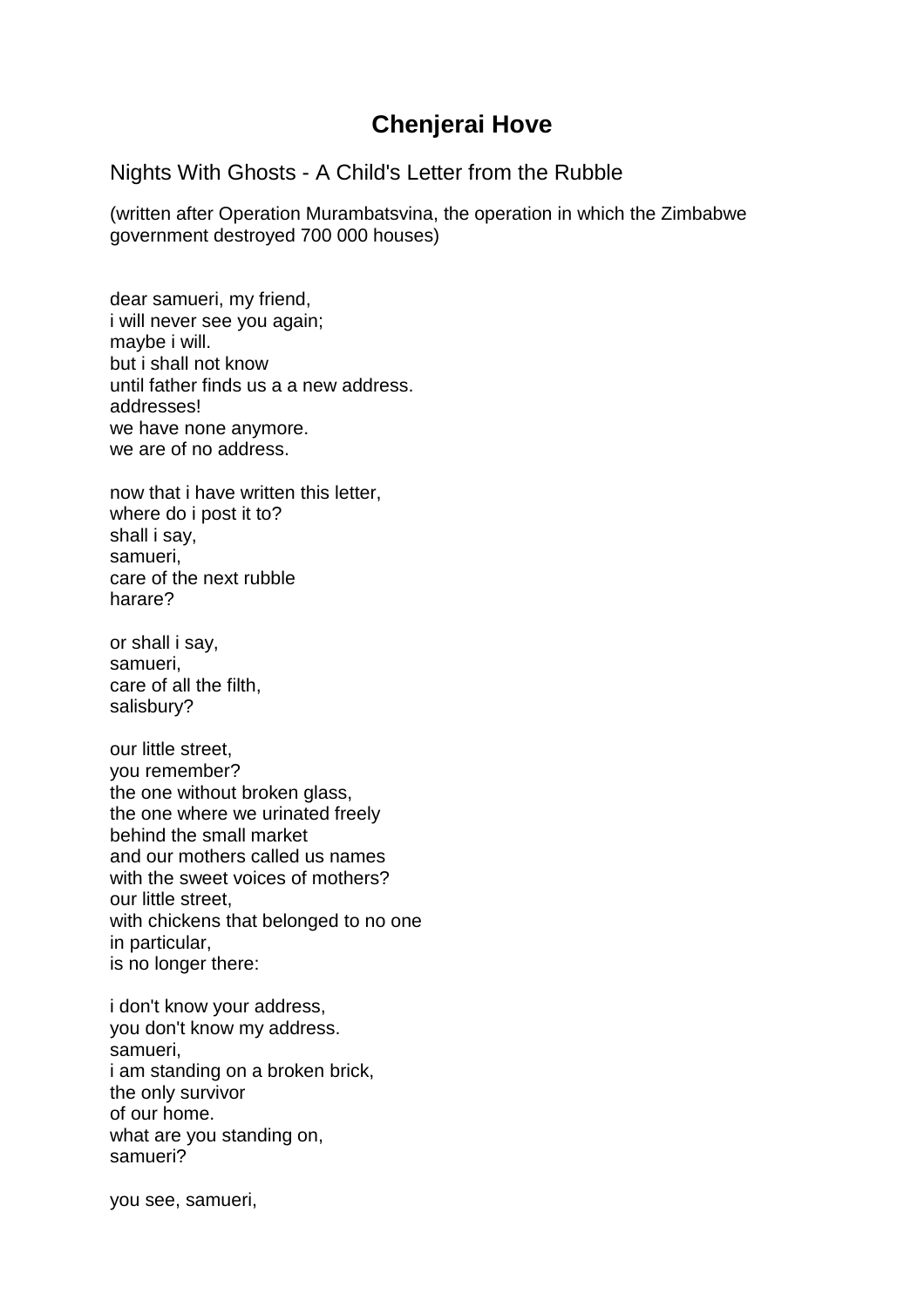we don't have guns or spears or arrows, or sticks. tell me, samueri, why police, they bring guns hammers anger blood in their eyes to destroy our only home?

even teacher mutawu, he also has no address. i saw out school in the fire. i saw our teacher crying, carried away by police with guns and anger.

i will continue writing this letter, samueri till i know your address teacher mutawu's address my father's work address my little sister's address my little dog's address my mother's address everyone's address,

care of spca care of filth department care of order care of caledonia camp, care of tribal trust land care of the river bank! care of coackroach camp1 care of maggots care of crime and grime care of state house!

samueri, tell teacher mutawu, i want to learn to write so i can erase memories of our home in the rubble.

tell teacher mutawu,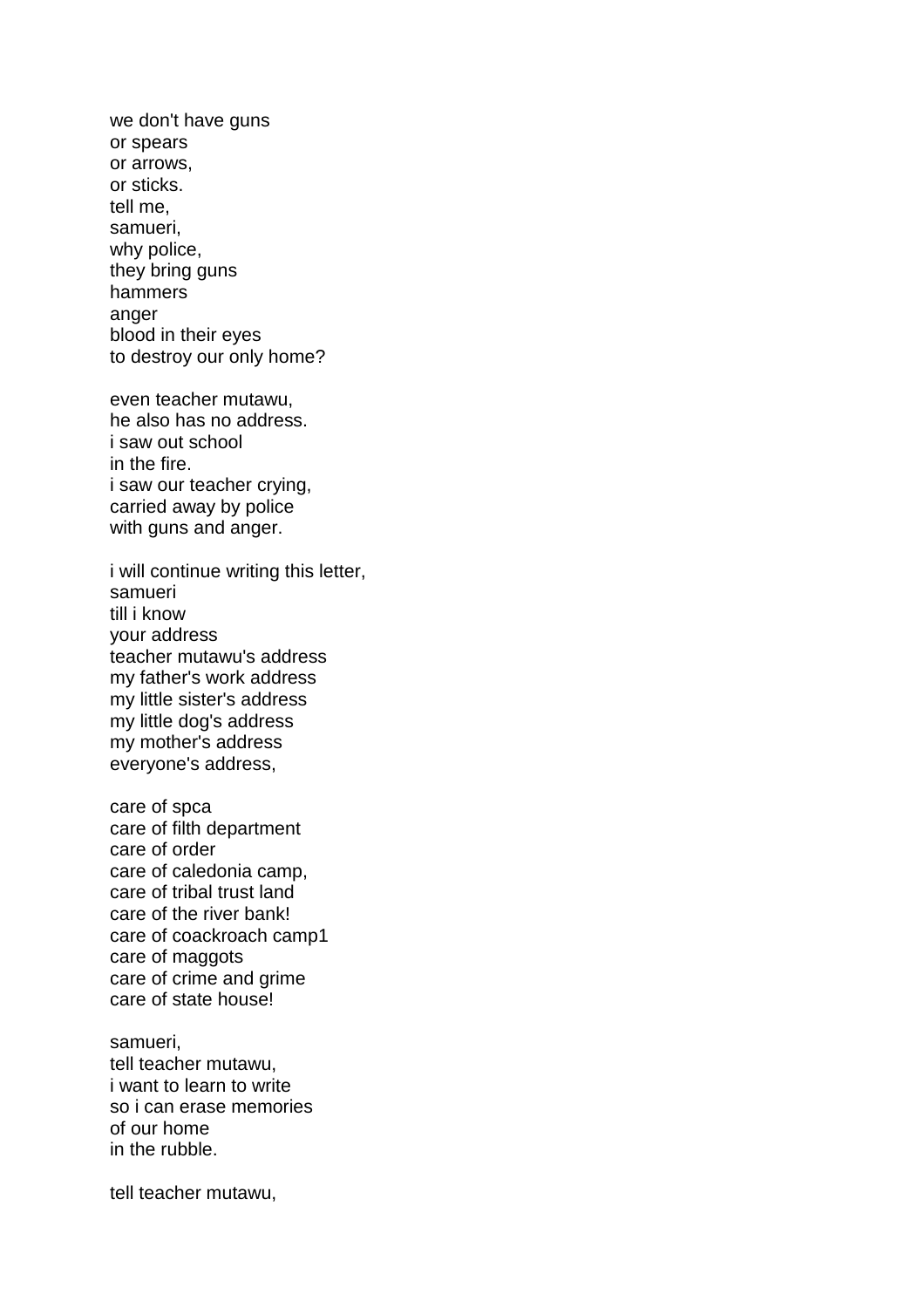we will meet when i have grown a beard and drive a car like the police car like the soldiers with guns.

samueri, i send you only a broken brick before they break it again for the second time the third time the fourth time.

a broken brick a broken heart a broken father a broken mother.

samueri, stay strong. samueri, beware of falling bricks and guns.

# **Chirikure Chirikure**

**Salt** 

Asking for salt doesn't mean I am poor Borrowing salt doesn't mean I am broke Our salt ran out unexpectedly Our salt got finished unexpectedly

If the tuck-shop was still there The kids could have gone to buy some Now the tuck-shop is nolonger there It was destroyed by the tsunami

The sadza is ready The relish is ready The family is waiting But salt is not there

Don't think that I am mad You and I know who is mad Don't think that I can't plan We know who the poor planner is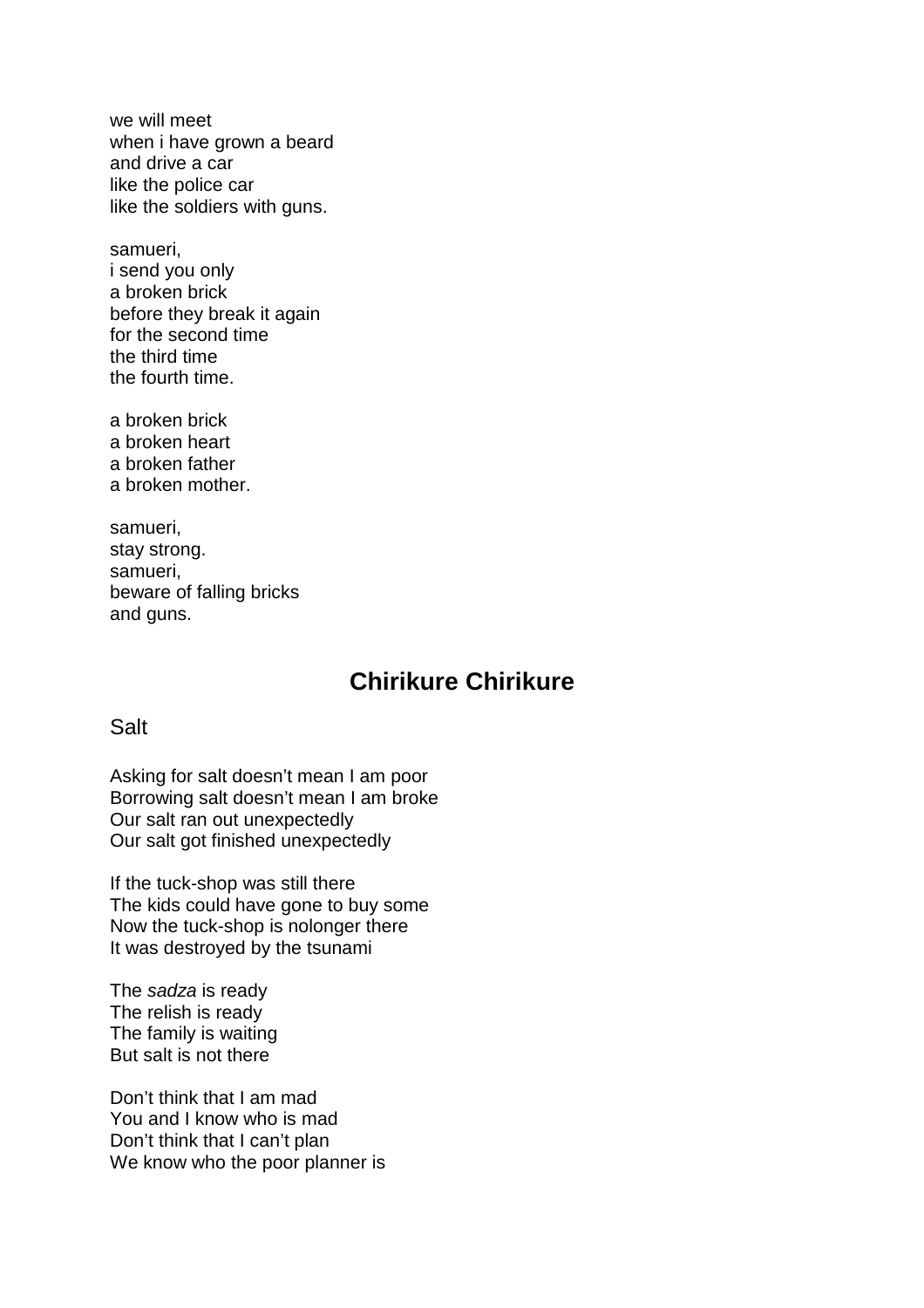Please help me with salt Even a teaspoon measure will do Please, it's not my fault Our land has been gripped by evil spirits

Let's cry with hope

We know where we came from We had some good times We also had some sad moments

We know where we are today Happy moments are rare Sadness is right on our backs

We know where we want to be Let happy moments multiply Let sadness be a thing of the past

We should definitely mourn But let us cry with hope Tomorrow we shall celebrate

### **Dambudzo Marechera**

Oracle of the Povo

Her vision`s scrubland Of out-of-work heroes Who yesterday a country won And today poverty tasted

And some of the hills hurried their thirst And others to arson and blasphemy Waving down tourists and buses Unleashing havoc no tongue can tell – Her vision`s Droughtstricken acres Of lean harried squatters And fat pompous armed overlords Touching to torch the makeshift shelters Heading to magistrate and village court The most vulnerable and hungry of citizens – Her vision`s Drought Relief graintrucks Vanished into thin air between departure point And expectant destination – In despair, she is found in beerhalls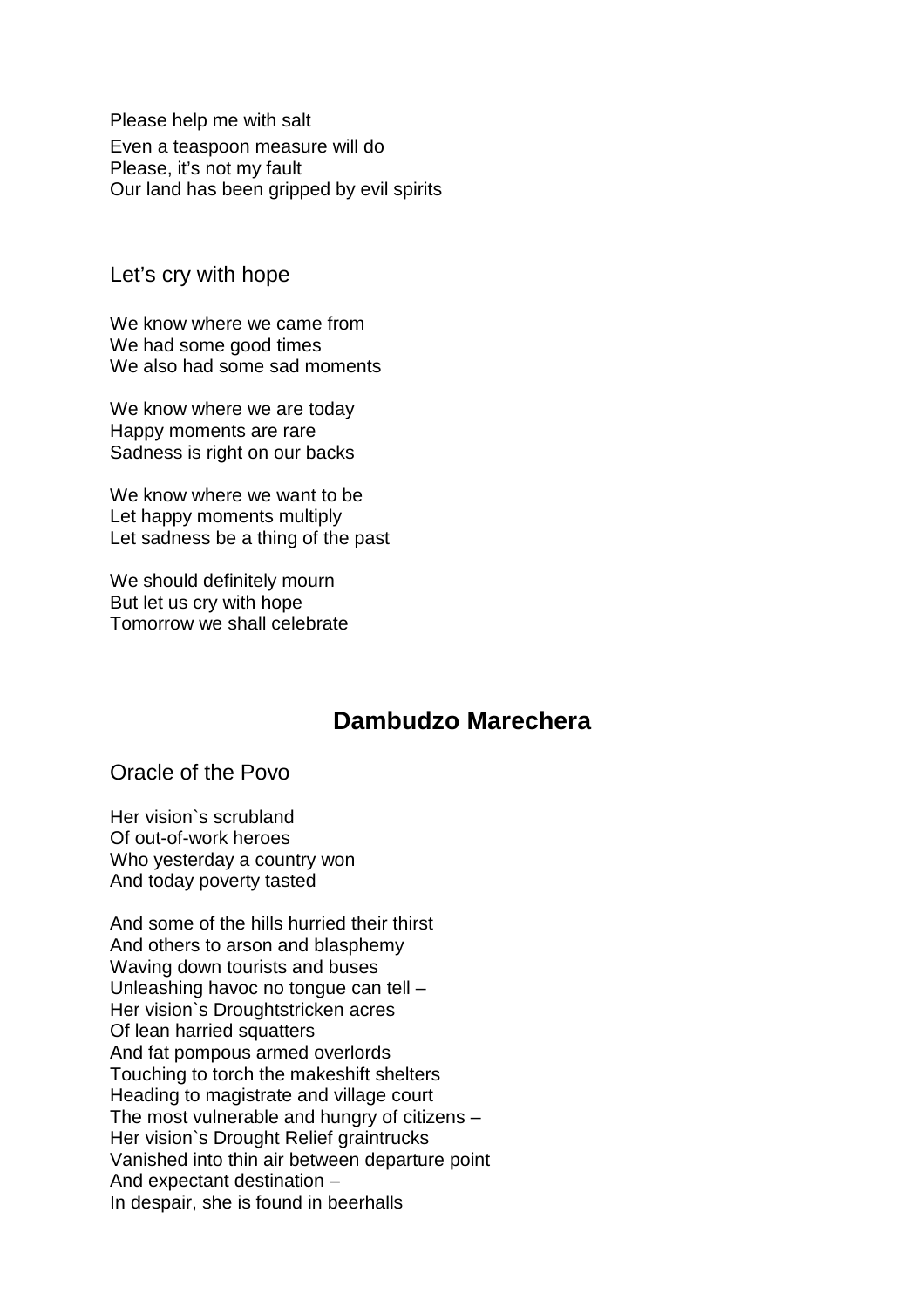And shebeens, by the roadside And in brothels: selling the last Bits and pieces of her soured vision.

### Rats for Sale

You want to buy what? A rat, A rat with a conscience. A rat with a permanent conscience? That`s the general idea. Well I have several you can choose from. This one just ate Grenada, Ripped it to bits and shat it out American Girl cleansing lotion. It's already started to nibble and salivate at a dainty Piece of Nicaraguan cheese. But it`s (wink, nudge) really aiming BIG now in Berlin London, Amsterdam, Paris Aiming at Natasha`s tits in Moscow – Show me another. Okay. Now, this one is the sly type. It eats colonialism So that it can shit in pure malice on its own. I tried to buy it in Kenya I tried to buy it in Malawi I tried to buy it right here But you know where I got the bastard? Having dinner with the ghosts of Malan, Verwoerd, Vorster, and Botha. Show me the others. Well this one was involved in the Aquino affair That one befriended the Shah and introduced him to That other one called the Ayatollah. That short clerical one and that fat grey old lady…

In Jail the Only Telephone Is the Washbasin Hole: Blow and We`ll Hear!

Write the poem not from classroom lectures But from the barricade`s shrieking defiance From the mortuary`s brightly frozen monocle From day`s gunburst to night`s screaming human torch From bleeding teeth that informed to underground Perception of black fire